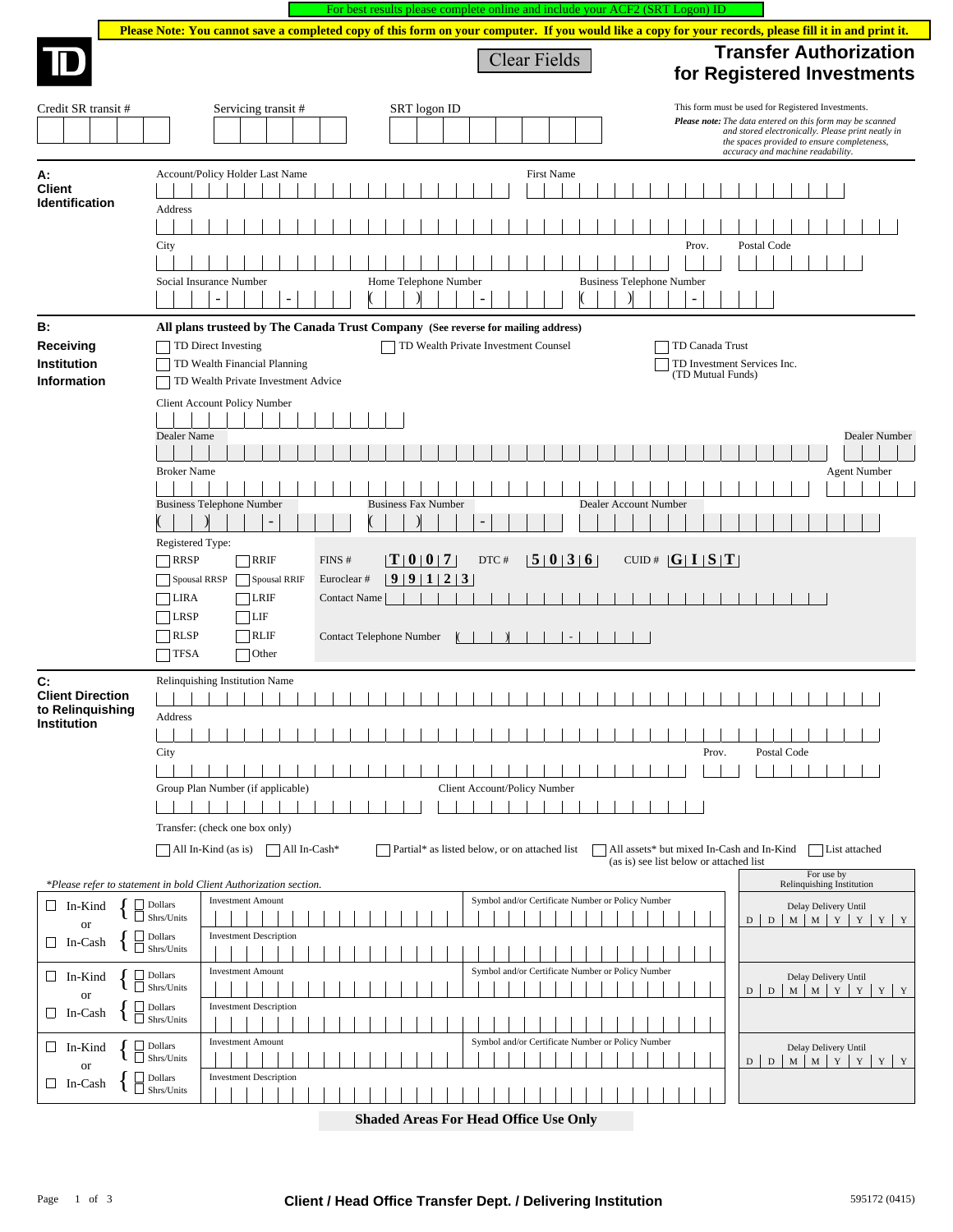| D:<br><b>Client</b><br>Authorization                         | I hereby request the transfer of my account and its investments as described above.<br>Please cancel all open orders (G.T.C./SWF/PAC, etc) for my account(s) on your books.<br>* Where I have requested a Transfer In-Cash, I authorize the liquidation of all or part of my investments. I agree to pay any applicable fees,<br>charges or adjustments (as per Disclosure on reverse).<br>I acknowledge that, if a GIC or Term Deposit is transferred from a TD Canada Trust registered plan to a TD Waterhouse Canada Inc.<br>registered plan, then any maturity instruction of renew principal and interest shall be changed to payout principal and interest. |  |
|--------------------------------------------------------------|-------------------------------------------------------------------------------------------------------------------------------------------------------------------------------------------------------------------------------------------------------------------------------------------------------------------------------------------------------------------------------------------------------------------------------------------------------------------------------------------------------------------------------------------------------------------------------------------------------------------------------------------------------------------|--|
|                                                              | I have read the disclosure on reverse and authorize transfer as above.<br>Date<br>I consent to the transfer of the account.<br>Date<br>Signature of irrevocable Beneficiary (if applicable)<br>Signature of Account Holder                                                                                                                                                                                                                                                                                                                                                                                                                                        |  |
| E:<br>For Use By<br>Relinguishing<br><b>Institution Only</b> | Registered Type:<br>RRSP<br><b>LRSP</b><br>RLSP<br><b>RRIF</b><br><b>Oualified</b><br>Non Qualified<br><b>LIRA</b><br>LIF<br><b>RLIF</b><br><b>TFSA</b><br><b>TLRIF</b><br>Other<br><b>Last Name</b><br>Spousal Plan:<br>N <sub>0</sub><br>$\Box$ Yes - If yes:<br><b>First Name</b><br>Initial<br>Social Insurance Number                                                                                                                                                                                                                                                                                                                                        |  |
|                                                              |                                                                                                                                                                                                                                                                                                                                                                                                                                                                                                                                                                                                                                                                   |  |
|                                                              |                                                                                                                                                                                                                                                                                                                                                                                                                                                                                                                                                                                                                                                                   |  |
|                                                              |                                                                                                                                                                                                                                                                                                                                                                                                                                                                                                                                                                                                                                                                   |  |
|                                                              | Locked In:<br>Locked-in Funds<br>Governing Legislation                                                                                                                                                                                                                                                                                                                                                                                                                                                                                                                                                                                                            |  |
|                                                              | Yes - Locked-in confirmation attached<br>$\frac{1}{2}$<br>No.                                                                                                                                                                                                                                                                                                                                                                                                                                                                                                                                                                                                     |  |
|                                                              | <b>Contact Name</b><br>Telephone Number<br>Fax Number                                                                                                                                                                                                                                                                                                                                                                                                                                                                                                                                                                                                             |  |
|                                                              |                                                                                                                                                                                                                                                                                                                                                                                                                                                                                                                                                                                                                                                                   |  |
|                                                              | <b>Authorized Signature</b><br>Date (DD-MM-YYYY)                                                                                                                                                                                                                                                                                                                                                                                                                                                                                                                                                                                                                  |  |
|                                                              |                                                                                                                                                                                                                                                                                                                                                                                                                                                                                                                                                                                                                                                                   |  |
|                                                              | <b>Shaded Areas For Head Office Use Only</b>                                                                                                                                                                                                                                                                                                                                                                                                                                                                                                                                                                                                                      |  |
|                                                              |                                                                                                                                                                                                                                                                                                                                                                                                                                                                                                                                                                                                                                                                   |  |

# END

TD Direct Investing, TD Wealth Financial Planning and TD Wealth Private Investment Advice are divisions of TD Waterhouse Canada Inc., a subsidiary of The Toronto-Dominion Bank.<br>ITD Waterhouse Canada Inc. - Member of the C